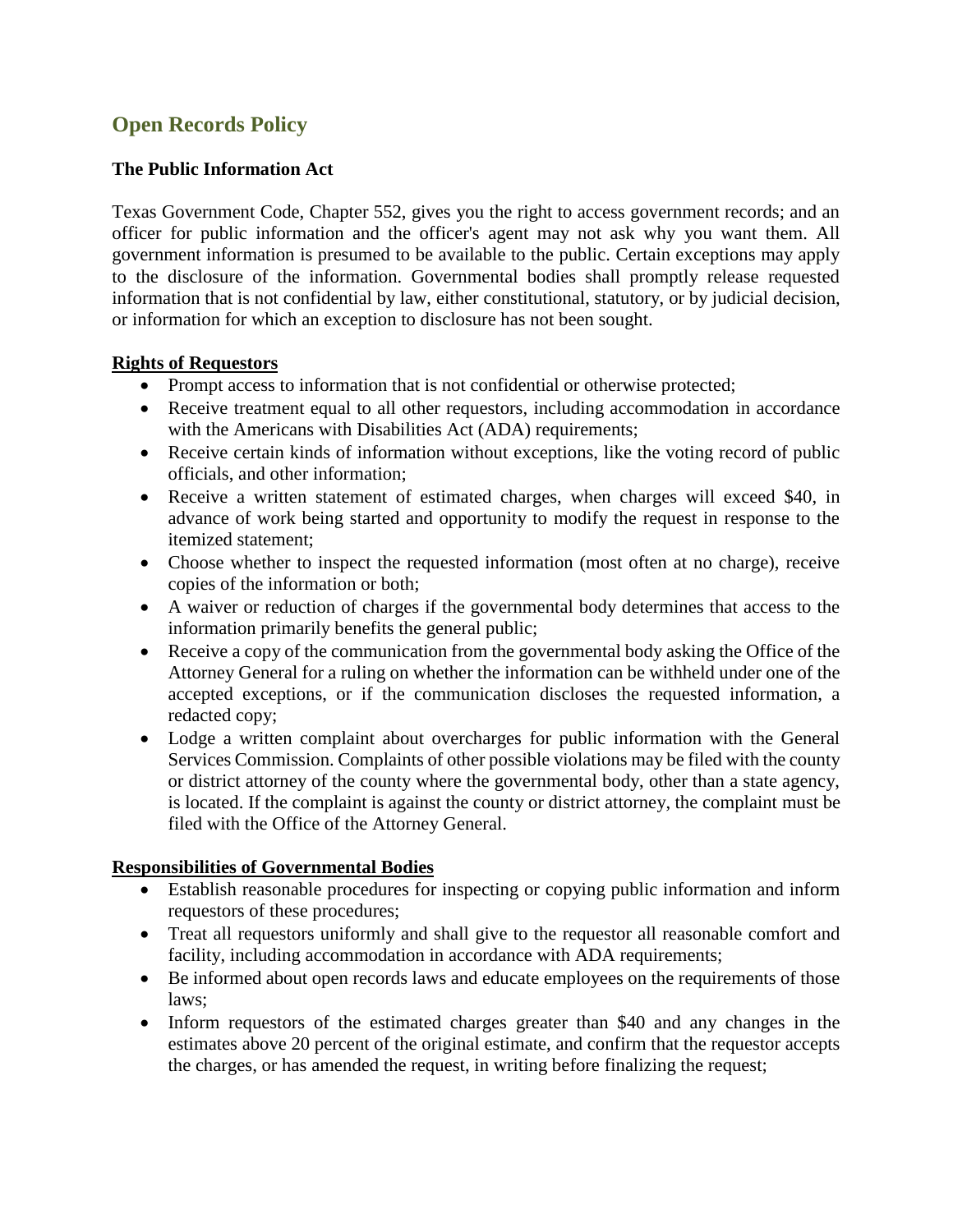- Inform the requestor if the information cannot be provided promptly and set a date and time to provide it within a reasonable time;
- Request a ruling from the Office of the Attorney General regarding any information the governmental body wishes to withhold, and send a copy of the request for ruling, or a redacted copy, to the requestor;
- Segregate public information from information that may be withheld and provide that public information promptly;
- Make a good faith attempt to inform third parties when their proprietary information is being requested from the governmental body;
- Respond in writing to all written communications from the General Services Commission regarding charges for the information. Respond to the Office of the Attorney General regarding complaints about violations of the Act.

#### **Procedures to Obtain Information**

- Submit a request by mail, fax, email or in person according to a governmental body's reasonable procedures.
- Include enough description and detail about the information requested to enable the governmental body to accurately identify and locate the information requested.
- Cooperate with the governmental body's reasonable efforts to clarify the type or amount of information requested.

# **Request Documents from the San Patricio County**:

If you want to view or obtain copies of agency records, please send a written request by hand delivery, mail, or fax to the following:

### **By Hand Delivery**:

San Patricio County Public Information Request Government and Legal Affairs/Public Information Officer Elections Building 400 W. Market Street, Room 7 Sinton, TX 78387

### **By Mail**:

San Patricio County Public Information Request Government and Legal Affairs/Public Information Officer Elections Building 400 W. Market Street, Room 7 Sinton, TX 78387

### **By Fax**:

361-364-6118